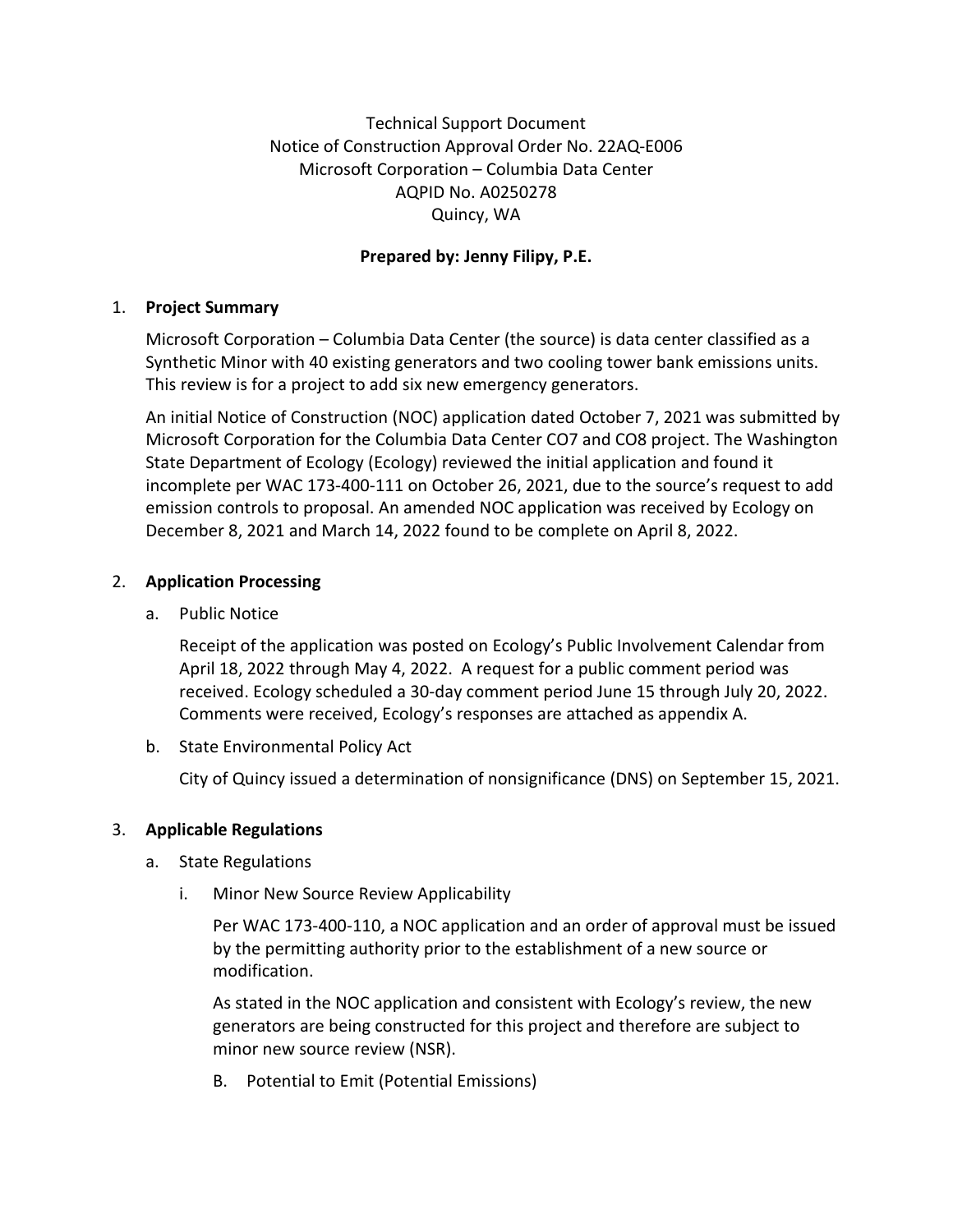The potential emissions from the project are greater than the exemption levels listed under WAC 173-400-110(5) as shown below in Tables 1 and 2 (in bold).

# **Table 1. Potential emissions for pollutants listed under WAC 173-400-110(5), NSR Exemption Levels**

| <b>Pollutant</b>                                     | New                              | <b>Minor NSR</b>                |
|------------------------------------------------------|----------------------------------|---------------------------------|
|                                                      | <b>Generators</b><br>(tons/year) | <b>Exemption</b><br>(tons/year) |
| Carbon Monoxide (CO)                                 | 4.18                             | 5.0                             |
| Lead (Pb)                                            | 0.000                            | 0.005                           |
| Nitrogen Oxides (NO <sub>x</sub> )                   | 18.94                            | 2.0                             |
| Particulate Matter,<br>$PM_{10}$                     | 0.77                             | 0.75                            |
| PM <sub>2.5</sub>                                    | 0.77                             | 0.5                             |
| <b>Total Suspended</b><br>Particulates (TSP)         | 0.77                             | 1.25                            |
| Sulfur Dioxide (SO <sub>2</sub> )                    | 0.03                             | 2.0                             |
| <b>Volatile Organic</b><br>Compounds, total<br>(VOC) | 0.54                             | 2.0                             |
| Ozone Depleting<br>Substances, total                 | 0.000                            | 1.0                             |
| <b>Greenhouse Gases</b><br>(GHG)                     | 1,466                            | N/A                             |

#### **Table 2. Potential TAP emissions and de minimis emission values**

| <b>Pollutant</b>                            | <b>Potential Emissions</b><br>from Project<br>(lb/Averaging Period) | <b>De Minimis</b><br><b>Emission Values</b> | <b>Averaging</b><br><b>Period</b> |
|---------------------------------------------|---------------------------------------------------------------------|---------------------------------------------|-----------------------------------|
| Nitrogen Dioxide, (NO2)                     | 7.58                                                                | 0.46                                        | 1-hour                            |
| Carbon Monoxide (CO)                        | 16.7                                                                | 1.10                                        | 1-hour                            |
| Sulfur Dioxide (SO <sub>2</sub> )           | 0.12                                                                | 0.46                                        | 1-hour                            |
| Diesel Engine Exhaust<br>Particulate (DEEP) | 1.33                                                                | 2.70E-02                                    | Year                              |
| Acetaldehyde                                | 3.01                                                                | 3.00                                        | Year                              |
| Acrolein                                    | 2.08E-02                                                            | 1.30E-03                                    | 24-hour                           |
| Benz(a)anthracene                           | 1.48E-02                                                            | 4.50E-02                                    | Year                              |
| Benzene                                     | 1.45                                                                | 1.00                                        | Year                              |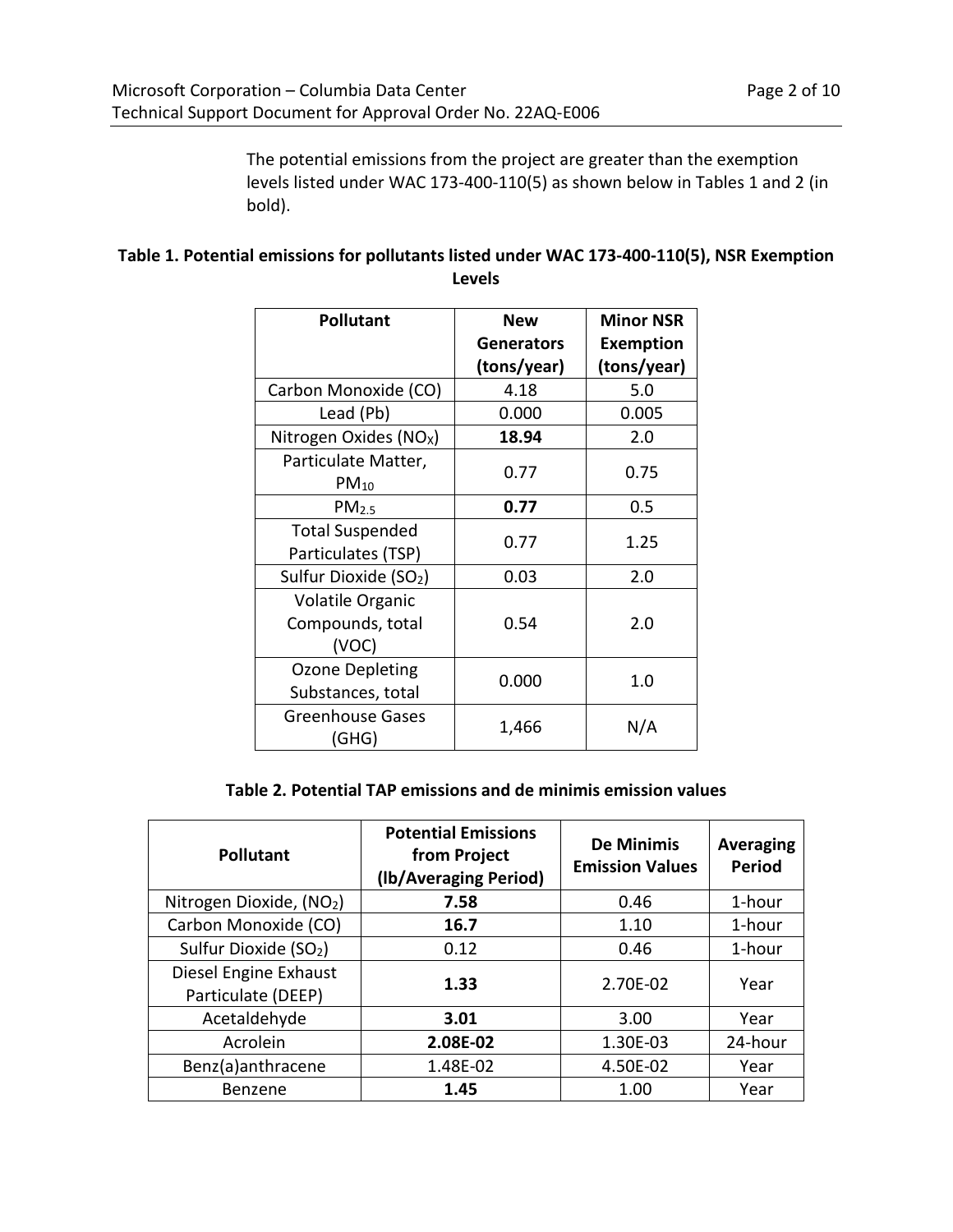| <b>Pollutant</b>       | <b>Potential Emissions</b><br>from Project<br>(Ib/Averaging Period) | <b>De Minimis</b><br><b>Emission Values</b> | <b>Averaging</b><br><b>Period</b> |
|------------------------|---------------------------------------------------------------------|---------------------------------------------|-----------------------------------|
| Benzo(a)pyrene         | 4.37E-03                                                            | 8.20E-03                                    | Year                              |
| Benzo(b)fluoranthene   | 1.64E-02                                                            | 4.50E-02                                    | Year                              |
| Benzo(k)fluoranthene   | 3.69E-03                                                            | 4.50E-02                                    | Year                              |
| 1,3-Butadiene          | 7.00E-01                                                            | 0.27                                        | Year                              |
| Chrysene               | 2.34E-02                                                            | 0.45                                        | Year                              |
| Dibenz(a,h)anthracene  | 7.00E-03                                                            | 4.10E-03                                    | Year                              |
| Formaldehyde           | 5.20                                                                | 1.40                                        | Year                              |
| Indeno(1,2,3-cd)pyrene | 7.30E-03                                                            | 4.50E-02                                    | Year                              |
| Naphthalene            | 2.18                                                                | 0.24                                        | Year                              |
| Propylene              | 2.37                                                                | 11.00                                       | 24-hour                           |
| Toluene                | 2.64E-01                                                            | 19.00                                       | 24-hour                           |
| Xylenes                | 1.81E-01                                                            | 0.82                                        | 24-hour                           |

ii. Prevention of Significant Deterioration

PSD does not apply to this project, based on uncontrolled 8,760 hr/yr PTE.

iii. Other Applicable Requirements

In accordance with WAC 173-400-113, the proposed new sources must comply with all applicable emission standards adopted under Chapter 70A.15 RCW. The following applicable emission standards are associated with the proposed project:

- A. [WAC 173-400-040](https://apps.leg.wa.gov/WAC/default.aspx?cite=173-400-040) General standards for maximum emissions: limits visible emissions from all sources to no more than three minutes of 20 percent opacity, in any hour, of an air contaminant from any emission unit.
- B. [WAC 173-400-050](https://apps.leg.wa.gov/WAC/default.aspx?cite=173-400-050) and [060](https://apps.leg.wa.gov/WAC/default.aspx?cite=173-400-060) Emission standards for combustion and incineration units: limits emissions of particulate matter from combustion and general process units to 0.23 gram per dry cubic meter at standard conditions (0.10 grains per dry standard cubic foot) of exhaust gas.
- C. [WAC 173-400-115](https://apps.leg.wa.gov/WAC/default.aspx?cite=173-400-115) Standards of performance for new sources: adopts by reference 40 C.F.R. Part 60, Subpart IIII. See more below.
- b. Federal Regulations

In accordance with WAC 173-400-113, the proposed new source must comply with all applicable new source performance standards (NSPS) included in 40 C.F.R. Part 60, national emission standards for hazardous air pollutants (NESHAPs) included in 40 C.F.R. Part 61, and NESHAPs for source categories included in 40 C.F.R. Part 63. The following applicable emission standards are associated with the proposed project:

i. Standards of Performance for New Stationary Sources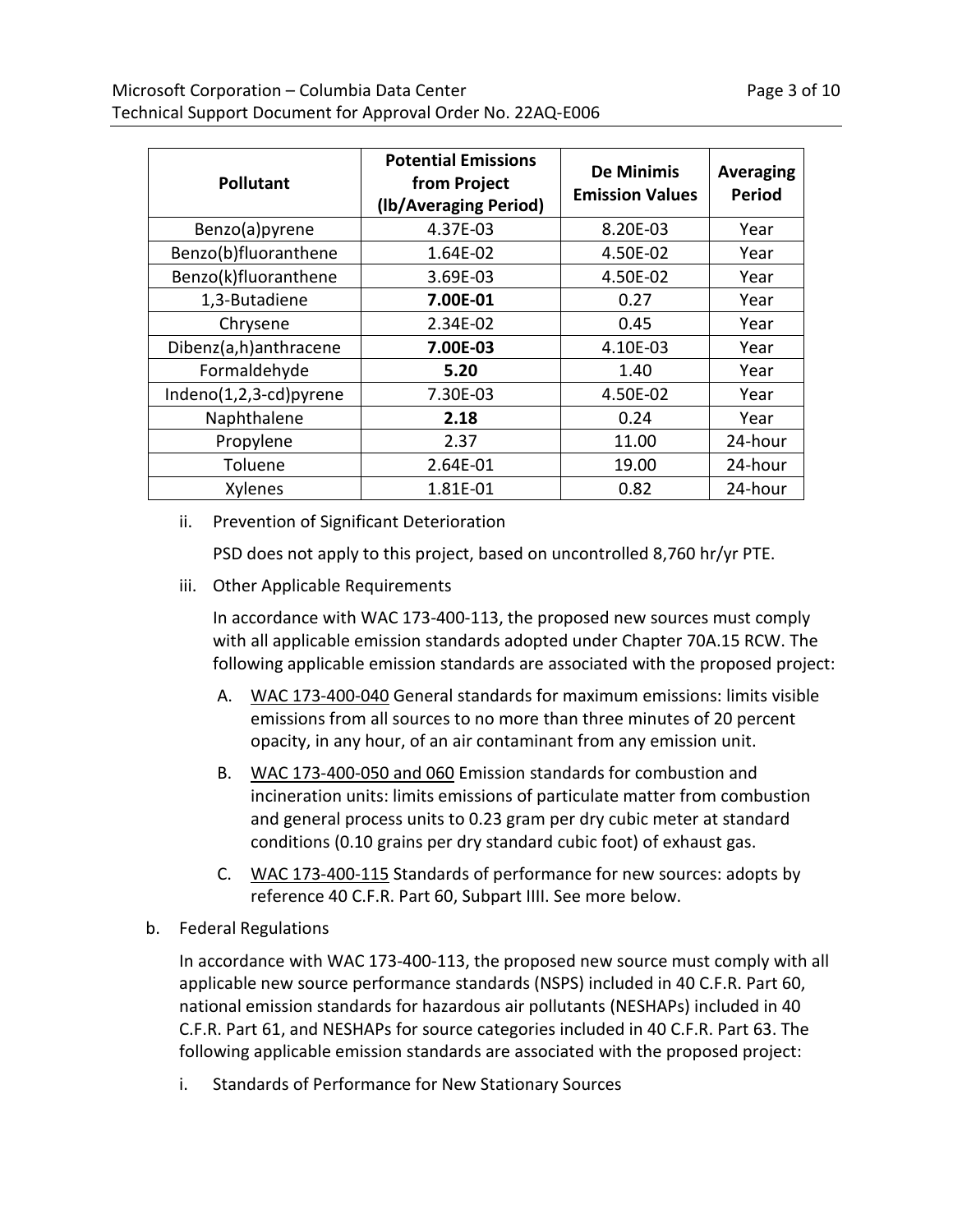The ICE NSPS (40 C.F.R. Part 60, Subpart IIII) applies to each emergency generator. The regulation specifies: criteria for classification as emergency engies, Tier-2 emission standards for the engines; and fuel, monitoring, compliance, and notification requirements for the Permittee.

ii. National Emission Standards for Hazardous Air Pollutants for Source Categories

The RICE NESHAP applies to each engine. However, each engine is also subject to the ICE NSPS (see above). At 40 C.F.R. 63.6590(c), the NESHAP specifies that compliance must be met by meeting the requirements of the NSPS; therefore, no further requirements apply to the engines.

#### 4. **Emissions**

a. Emission Factors

Emission factors for the emergency generator engines were provided as Not-to-Exceed-Limits by the manufacturer Catipillar for NOx, CO, PM, hydrocarbons (HC), and ammonia. The following was assumed for the emergency generators:

- i. DEEP is assumed to be manufacturer-measured PM
- ii. HCs were assumed to be equivalent to VOC and non-methane HC
- iii. The sum of PM and HC (assumed to all condense) and be equivalent  $PM_{10}$  and PM2.5 for the engines.

The emission factor for  $SO<sub>2</sub>$  was calculated based on sulfur content of the ultra-low sulfur fuel and an average heating value of diesel fuel. All sulfur was assumed to convert to  $SO<sub>2</sub>$ .

An additional factor was added for cold-start emissions (PM, CO, total VOC, and volatile TAPs). These factors are based on short-term concentration trends for VOC and CO emission observed immediately after startup of a large diesel backup generator. These observations were documented in the California Energy Commission's report "Air Quality Implications of Backup Generators in California" (Lents et al. 2005).

All the remaining emission rates for toxic air pollutants from the generators were calculated using emission factors from EPA's AP-42, Volume 1, Chapter 3.4, which provides emission factors for HAPs from large internal combustion diesel engines (EPA 1995).

**Potential to Emit** calculations were based on uncontrolled primary use generators running 500 hours per year. **Allowable emissions** are based on the CO7 and CO8 generators using controls and limited hours of operation.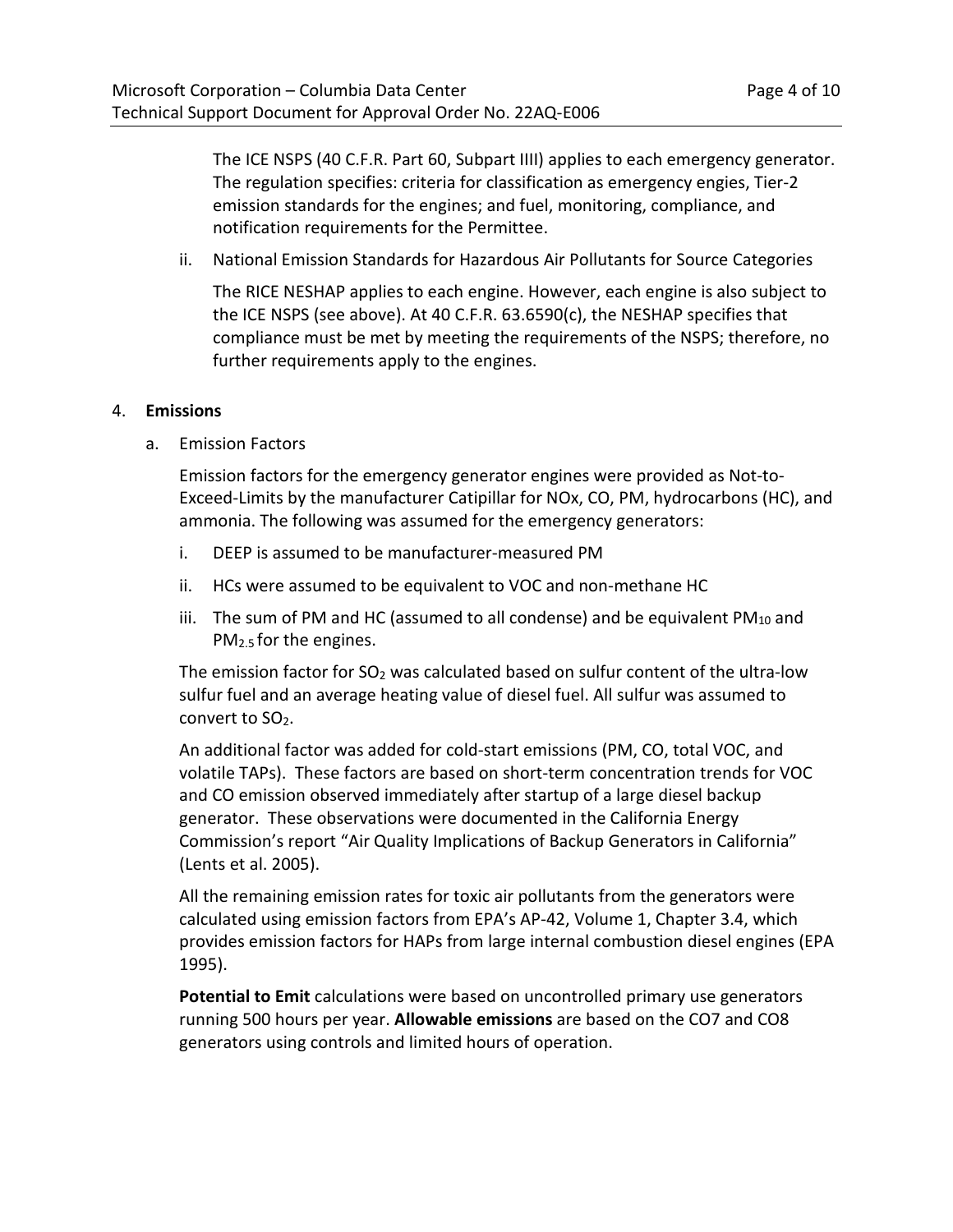b. Best Available Control Technology | Best Available Control Technology for Toxics

In the analysis, the consultant proposed and successfully demonstrated that Tier-4 engines are cost prohibitive. Therefore, the consultant proposed uncontrolled Tier-2 engines as BACT and tBACT. I agree that the proposal meets or exceeds: BACT for emissions of NOx, CO, VOC and PM; and tBACT for emissions listed in Table 2.

c. Additional Voluntary Emission Controls

The Permittee and applicant proposed voluntary installation of Selective Catalytic Reduction, and catalyzed diesel particulate filter to control NOx and PM, respectively.

d. Allowable Emissions

The allowable emissions from the project, considering all emission and operational limits contained in the approval order, are shown in the tables below.

| <b>Pollutant</b>  | <b>New</b><br><b>Generators</b> |
|-------------------|---------------------------------|
|                   | (tons/year)                     |
| <b>CO</b>         | 0.78                            |
| NO <sub>X</sub>   | 0.50                            |
| $PM_{10}$         | 0.11                            |
| PM <sub>2.5</sub> | 0.11                            |
| <b>TSP</b>        | 0.11                            |
| SO <sub>2</sub>   | 0.01                            |
| <b>VOC</b>        | 0.11                            |
| GHG               | 317                             |

| Table 3. Allowable emissions for pollutants listed under WAC 173-400-110(5) |  |  |
|-----------------------------------------------------------------------------|--|--|
|-----------------------------------------------------------------------------|--|--|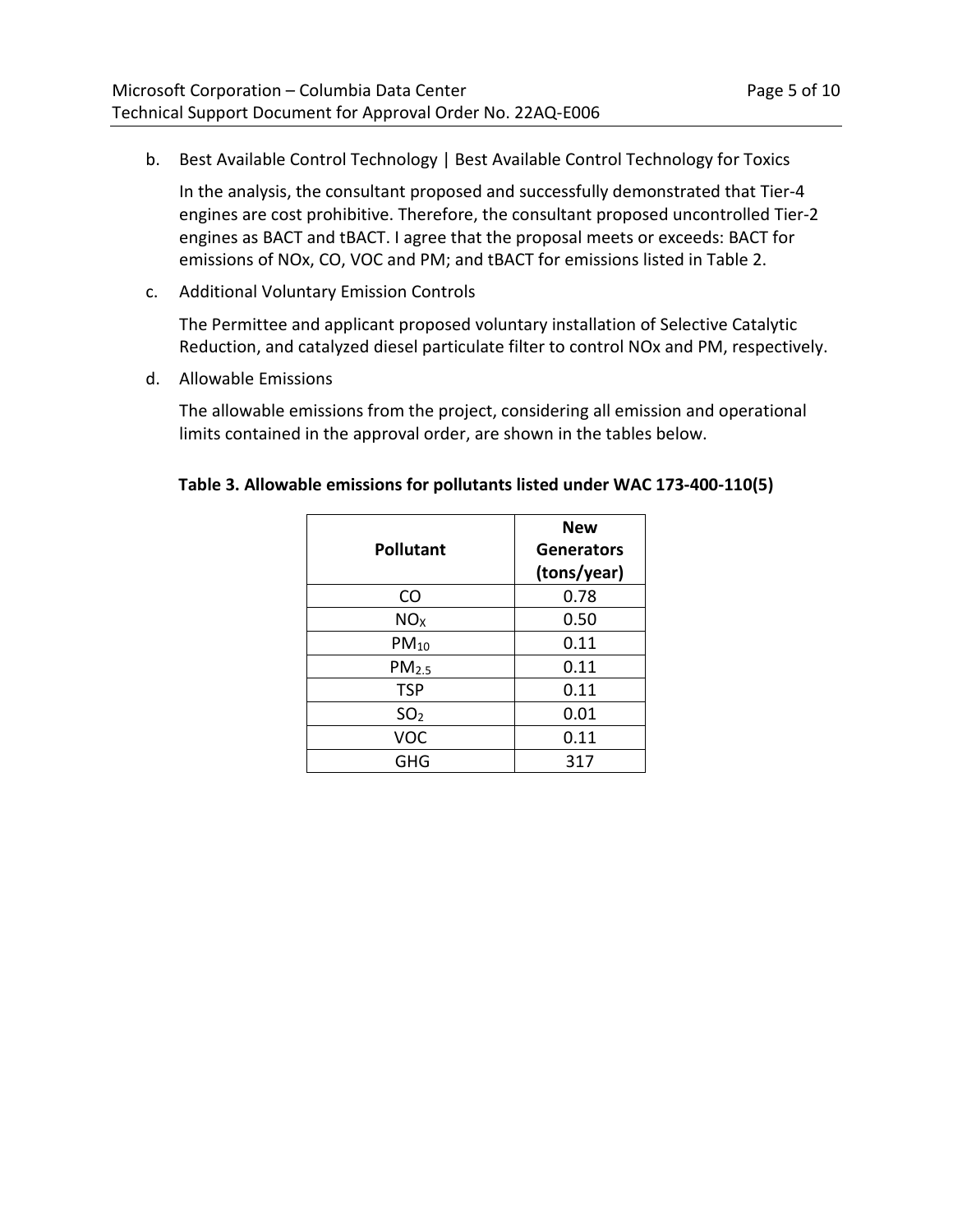| <b>Pollutant</b>       | <b>New Generators</b><br>(Ibs/Averaging<br>Period) | <b>Averaging</b><br><b>Period</b> |
|------------------------|----------------------------------------------------|-----------------------------------|
| NO <sub>2</sub>        | 2.46                                               | 1-hour                            |
| CO                     | 16.70                                              | 1-hour                            |
| SO <sub>2</sub>        | 0.07                                               | 1-hour                            |
| <b>DEEP</b>            | 20.11                                              | Year                              |
| Acetaldehyde           | 0.61                                               | Year                              |
| Acrolein               | 2.08E-02                                           | 24-hour                           |
| Ammonia                | 10.34                                              | 24-hour                           |
| Benz(a)anthracene      | 3.14E-03                                           | Year                              |
| <b>Benzene</b>         | 3.11                                               | Year                              |
| Benzo(a)pyrene         | 9.48E-04                                           | Year                              |
| Benzo(b)fluoranthene   | 3.60E-03                                           | Year                              |
| Benzo(k)fluoranthene   | 8.01E-04                                           | Year                              |
| 1,3-Butadiene          | 0.15                                               | Year                              |
| Chyrsene               | 5.12E-03                                           | Year                              |
| Dibenz(a,h)anthracene  | 1.50E-03                                           | Year                              |
| Formaldehyde           | 1.06                                               | Year                              |
| Indeno(1,2,3-cd)pyrene | 1.58E-03                                           | Year                              |
| Naphthalene            | 0.47                                               | Year                              |
| Propylene              | 2.37                                               | 24-hour                           |
| Toluene                | 0.26                                               | 24-hour                           |
| Xylenes                | 0.18                                               | 24-hour                           |

### **Table 4. Allowable TAP emissions**

The table below presents the potential emissions and allowable emissions for Microsoft Corporation - Columbia Data Center with the emissions from the project included. The facility is considered a synthetic minor as it has taken limits to stay under Title V thresholds.

| <b>Pollutant</b>  | <b>Total Source</b><br><b>Potential</b><br><b>Emissions</b><br>(tons/year) | <b>Total Source</b><br><b>Allowable</b><br><b>Emissions</b><br>(tons/year) |
|-------------------|----------------------------------------------------------------------------|----------------------------------------------------------------------------|
| CO                | 33.98                                                                      | 6.49                                                                       |
| NO <sub>x</sub>   | 213.94                                                                     | 37.60                                                                      |
| $PM_{10}$         | 18.92                                                                      | 14.29                                                                      |
| PM <sub>2.5</sub> | 15.42                                                                      | 6.49                                                                       |

**Table 5. Potential and Allowable Emissions for Total Source**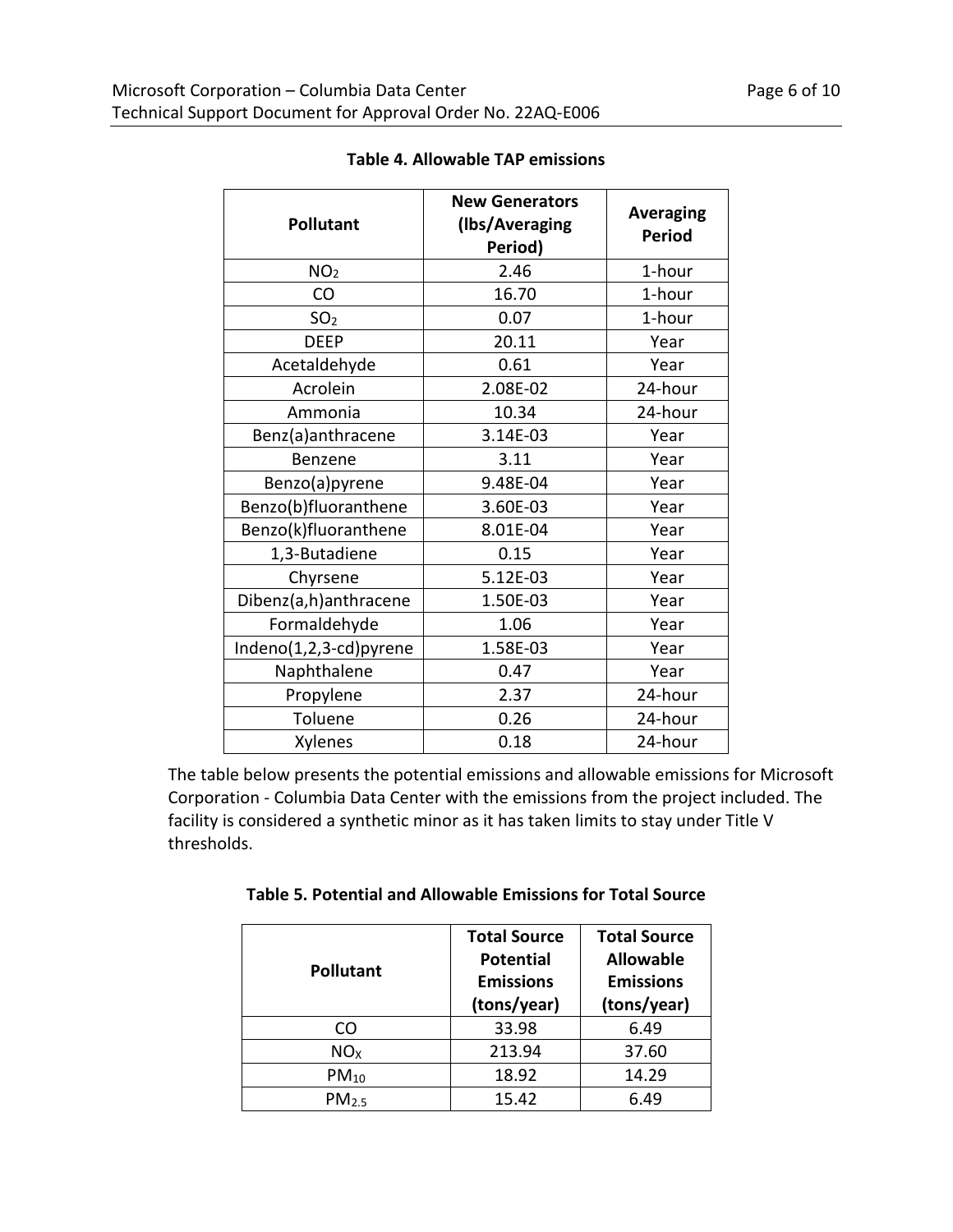| <b>Pollutant</b> | <b>Total Source</b><br><b>Potential</b><br><b>Emissions</b><br>(tons/year) | <b>Total Source</b><br><b>Allowable</b><br><b>Emissions</b><br>(tons/year) |
|------------------|----------------------------------------------------------------------------|----------------------------------------------------------------------------|
| <b>TSP</b>       | 26.72                                                                      | 14.29                                                                      |
| SO <sub>2</sub>  | 0.28                                                                       | 0.05                                                                       |
| VOC              | 12.29                                                                      | 2.42                                                                       |
| GHG              | 44.326                                                                     | 8.889                                                                      |

#### 5. **Ambient Air Quality Standards**

As specified in WAC 173-400-113, the proposed new or modified source(s) must not cause or contribute to a violation of any ambient air quality standard. This includes the ambient air quality standards for both criteria and toxic air pollutants.

a. Pollutants Listed Under WAC 173-400-110 (Except TAPs)

For NO<sub>2</sub>, CO, PM<sub>10</sub>, PM<sub>2.5</sub>, modeling was performed to satisfy the requirements of Chapter 173-476 WAC. The modeling demonstrates that the emissions increases as a result of the project will not exceed the ambient air quality standards. The modeling results are included in the table below.

| Criteria<br><b>Pollutant</b> | Averaging<br><b>Period</b> | <b>Maximum</b><br><b>Modeled</b><br>Concentration<br>$(\mu$ g/m <sup>3</sup> ) | <b>Modeled</b><br>Concentration<br>with Background<br>$(\mu$ g/m <sup>3</sup> ) | <b>Ambient Air</b><br>Quality<br><b>Standard</b><br>$(\mu g/m^3)$ |
|------------------------------|----------------------------|--------------------------------------------------------------------------------|---------------------------------------------------------------------------------|-------------------------------------------------------------------|
| NO <sub>2</sub>              | $1-hr$                     | 80.7                                                                           | 139.45                                                                          | 188                                                               |
| NO <sub>2</sub>              | Annual                     | 0.02                                                                           | 6.62                                                                            | 100                                                               |
| CO                           | $1-hr$                     | 120.2                                                                          | 121.5                                                                           | 40,000                                                            |
| CO                           | $8-hr$                     | 62.6                                                                           | 63.5                                                                            | 10,000                                                            |
| $PM_{10}$                    | $24-hr$                    | 12.5                                                                           | 90.1                                                                            | 150                                                               |
| PM <sub>2.5</sub>            | $24-hr$                    | 3.6                                                                            | 22.5                                                                            | 35                                                                |
| PM <sub>2.5</sub>            | Annual                     | 0.012                                                                          | 5.812                                                                           | 12                                                                |

**Table 6. Criteria Pollutant Modeling Results.**

b. Toxic Air Pollutants

In accordance with WAC 173-460-040, new TAP sources must meet the requirements of Chapter 173-460 WAC, unless they are exempt by WAC 173-400-110(5).

As shown in Table 2, minor NSR is required for the six new generators. As such, the new emission unit must comply with WAC 173-460-070 (ambient impact requirement). The facility may demonstrate compliance with the ambient impact requirement by either showing that the emissions increase is less than the small quantity emissions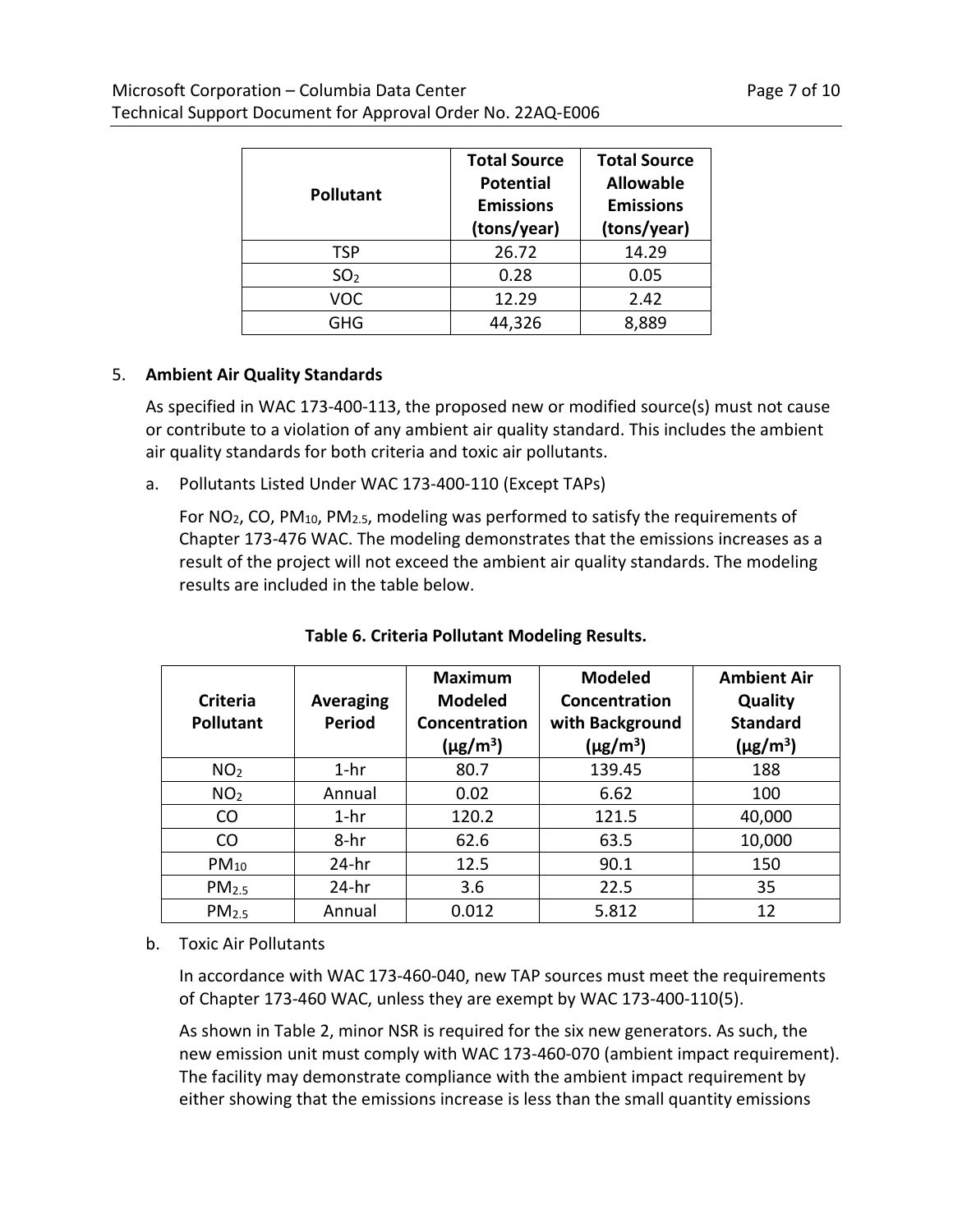rates (SQER) or through dispersion modeling. The table below includes the estimated emissions increases associated with the project and the applicable SQER.

| <b>TAP</b>            | <b>Allowable</b><br><b>Emissions -</b><br><b>Increase</b> | <b>SQER</b> | <b>Modeling</b><br><b>Required?</b> |
|-----------------------|-----------------------------------------------------------|-------------|-------------------------------------|
| NO <sub>2</sub>       | 2.46                                                      | 0.87        | Yes                                 |
| CO                    | 16.70                                                     | 43.00       | No                                  |
| <b>DEEP</b>           | 20.11                                                     | 0.54        | Yes                                 |
| Acetaldehyde          | 0.61                                                      | 60          | No                                  |
| Acrolein              | 2.08E-02                                                  | 2.60E-02    | No                                  |
| Ammonia               | 10.34                                                     | 37.00       | No                                  |
| Benzene               | 3.11                                                      | 21.00       | No                                  |
| 1-3-Butadiene         | 0.15                                                      | 5.4         | No                                  |
| Dibenz(a,h)anthracene | 1.50E-03                                                  | 8.2E-02     | No                                  |
| Formaldehyde          | 1.06                                                      | 27.0        | No                                  |
| Naphthalene           | 0.47                                                      | 4.80        | No                                  |

**Table 7. TAP Analysis**

For NO2 and DEEP that require modeling, modeling was performed to satisfy the requirements of Washington's state toxics rule in Chapter 173-460 WAC. The modeling demonstrates that the emissions increases as a result of the project will not exceed the acceptable source impact level (ASIL) screening thresholds. The modeling results are included in the table below.

#### **Table 8. TAP Modeling Results.**

| TAP             | <b>Averaging</b><br><b>Period</b> | <b>Maximum Modeled</b><br>Concentration<br>(µg/m $^3)$ | ASIL $(\mu g/m^3)$ | <b>Percent of</b><br><b>ASIL</b> |
|-----------------|-----------------------------------|--------------------------------------------------------|--------------------|----------------------------------|
| NO <sub>2</sub> | 1-hour                            | 110.9                                                  | 470                | 23.6%                            |
| DFFP            | 1-Year                            | 6.90E-04                                               | 0.0033             | 20.9%                            |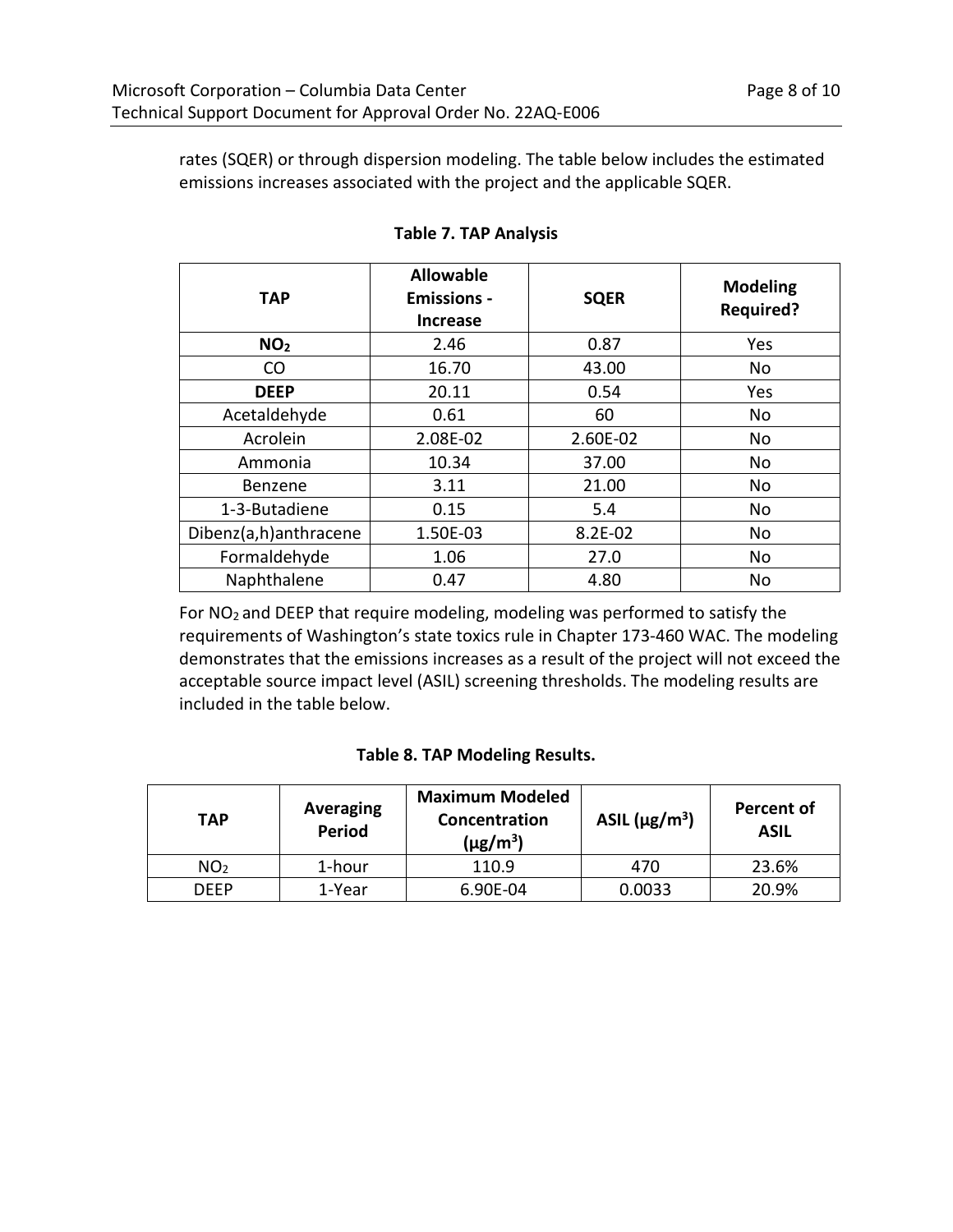# **Appendix A – Response to Comments**

This section will be updated following the public comment period.